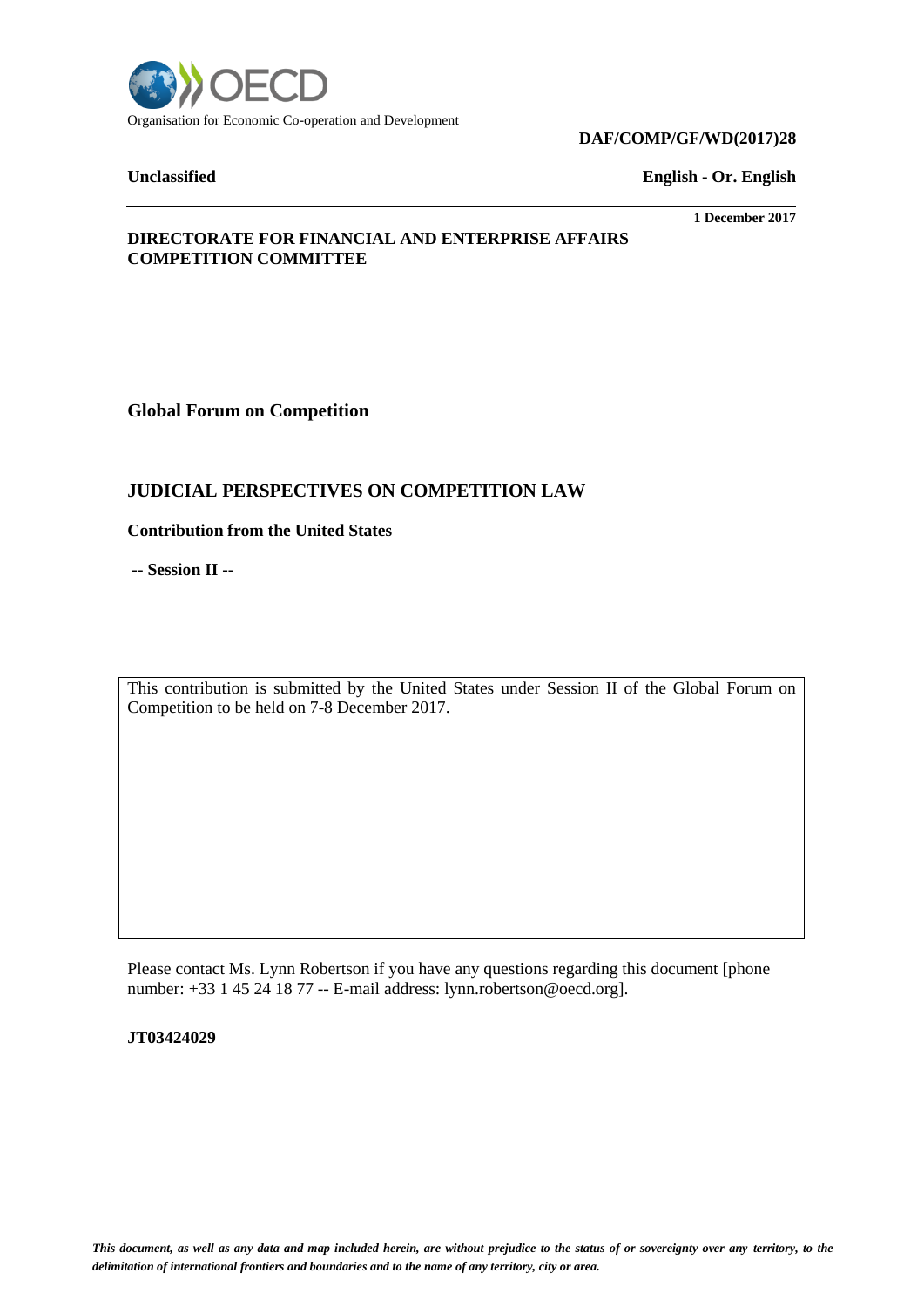# *Judicial Perspectives on Competition Law*

### **-- United States --**

# **1. Evidentiary Matters in Competition Cases before Courts**

1. The application of competition law, apart from cartel cases,<sup>1</sup> usually involves economic analysis in some form. An important element typically is the delineation of a relevant market, and the ultimate issue is whether the suspect conduct has had, or is likely to have, an anticompetitive effect. Economic analyses of various sorts are important for ensuring sensible and persuasive market delineation or competitive effects assessment. Economic analysis provides not only specific tools useful in informing the analysis of particular issues, but also the essential logic that provides a sound foundation for common law development.

2. Successfully presenting a non-cartel competition case to a judge, therefore, requires effectively communicating economic analysis in a manner understandable to someone who has not necessarily had special training in economics, and who may have no prior experience with competition law. We are fortunate that many members of the federal judiciary in the U.S. have handled complex commercial cases and have familiarity with key economic concepts and principles. They may not, however, be familiar with the more technical (sometimes highly technical) forms of economic (and econometric) analysis that can play a central role in many antitrust cases. Although the best practices in any particular case will depend on the particular facts of the case and applicable procedural rules, the experience of the U.S. enforcement agencies suggests three general principles for efficiently and effectively presenting complex economic analysis to judges.

3. First, economic analysis should be fully integrated into the presentation of the case. Second, economic analysis should be fully and carefully explained in terms that are understandable, or a judge is not likely to rely on it. Third, the opinions of economists should be firmly grounded in the models and methods of economics and, when appropriate, be empirically validated. Economists are most persuasive when they do not stray outside their areas of expertise and do not adopt an advocacy posture in particular litigation.<sup>2</sup>

 Economic analysis should be fully integrated into the presentation of a case to a judge. It should not be presented as a separate exercise that seeks to merely validate or add to a factual story that does not rely on economics. Rather, the economic story should form the framework of the presentation, to which the facts provide support.

 $<sup>1</sup>$  In the United States, under the per se rule of illegality applicable to horizontal conspiracies to fix</sup> prices, rig bids, or allocate markets or customers, courts condemn each such cartel without inquiring into its effects. These "types of restraints . . . have such predictable and pernicious anticompetitive effect, and such limited potential for procompetitive benefit, that they are deemed unlawful per se." State Oil Co. v. Khan, 522 U.S. 3, 10 (1997).

<sup>2</sup> For a fuller discussion of these principles, *see* US Submission to OECD Competition Committee Roundtable on Presenting Complex Economic Analysis and Evidence to Judges, February 2008, DAF/COMP/WP3/WD(2008)27.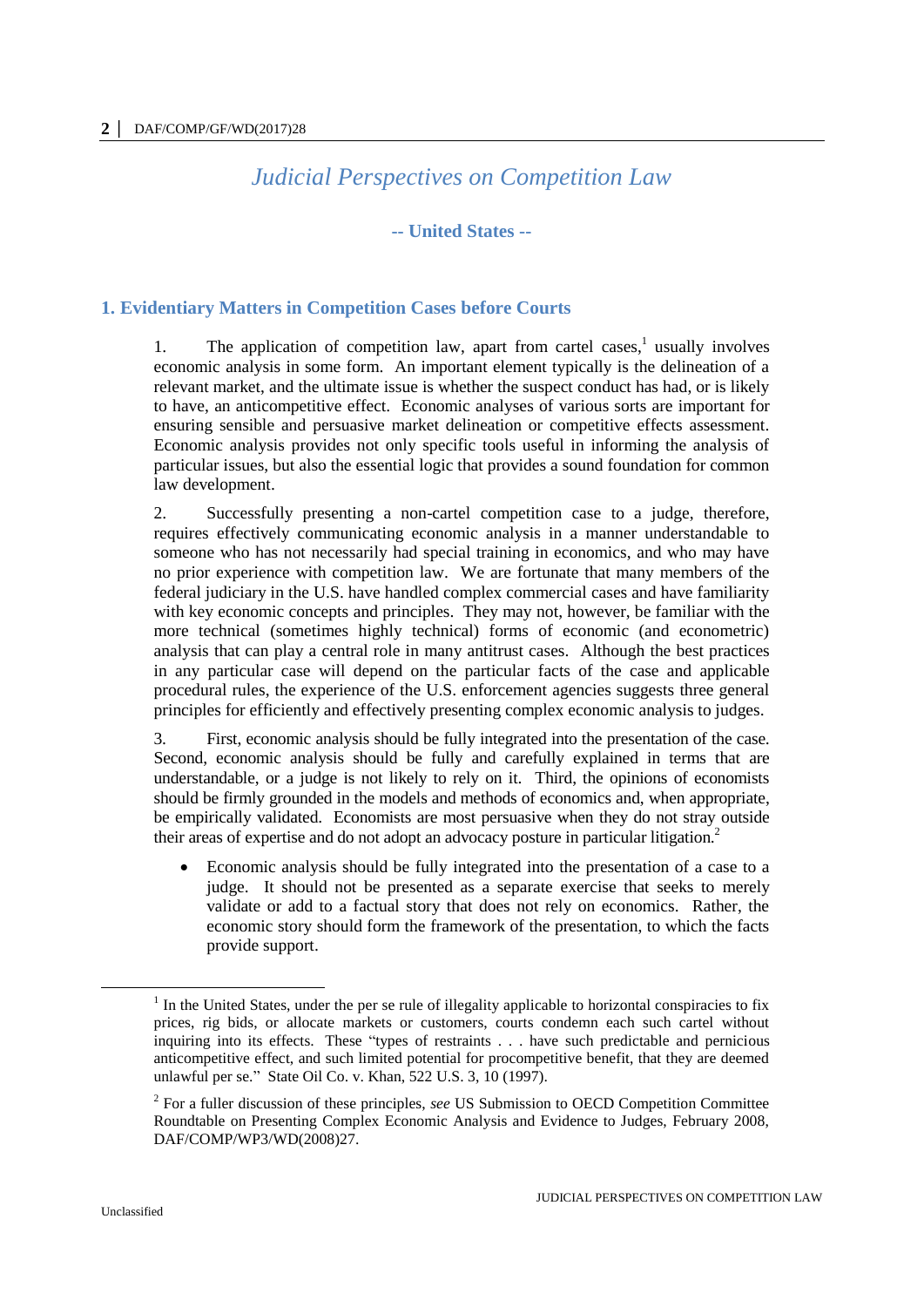- Economic issues can present challenges to judges who may have no previous experience in adjudicating competition cases. Few other areas of law require this type of exacting review of economic principles. Most judges are not trained economists and are not necessarily equipped by training and experience to assess economic evidence or evaluate the credibility of expert economists. Economic principles cannot always be converted into "black letter" or "per se" liability rules. To partially compensate, in the United States, as in other jurisdictions, the judiciary has been given important tools to ensure that it has the capacity to review competition cases.
- The United States relies on an adversarial system in which each party presents its best case to an impartial judge. This may include opposing expert reports and live testimony by economic experts. This system allows the opposing party to challenge the economic model and the underlying factual assumptions so that the court may assess the strengths and weaknesses of each argument. This process gives judges a basis by which to assess competing expert opinions. Even without formal economic training, a judge can still demand a logical, common-sense explanation as to why a particular economic theory is likely to accurately predict the economic effects of the conduct. A judge also has the authority to appoint an expert in order to hear and consider other explanations. While advanced economic training may not be necessary, a basic understanding of economic principles can help a judge question the factual assumptions that underlie the competitive analysis and can aid judicial decision-making.
- The United States also has procedures to exclude irrelevant or unreliable expert testimony that could confuse a finder of fact. Judges are given a gatekeeper role to consider whether the expert's knowledge will be helpful for the court, whether the expert's testimony is based on sufficient facts or data and is the product of widely accepted principles and methods, and whether these have been reliably applied to the facts of the case.<sup>3</sup>

4. The ultimate burden of proof in all cases rests with the plaintiff, whether the FTC, DOJ, or private parties in non-government cases. To sustain a civil case, whether brought in front of a court or the FTC's adjudicative system, the court must determine that the plaintiff has proved its case by a preponderance of the evidence, meaning that it must be shown to be more likely than not that the law was violated.<sup>4</sup> In cases where economic effects are in doubt, the burden of proof creates an important protection against the possibility that competitively neutral conduct will be found unlawful. In civil cases, for example, in the absence of direct evidence of an agreement, courts have considered a range of economic evidence that might support a finding of an anticompetitive agreement.<sup>5</sup>

<sup>3</sup> *Daubert v. Merrell Dow Pharmaceuticals*, 509 U.S. 579 (1993).

<sup>4</sup> Criminal cases must be proved beyond a reasonable doubt.

<sup>&</sup>lt;sup>5</sup> See, e.g., In re Publication Paper Antitrust Litigation, 690 F.3d 51 (2d Cir. 2012); In re Brand Name Prescription Drugs Antitrust Litigation, 186 F.3d 781 (7<sup>th</sup> Cir. 1999); and United States' submission to the 2006 Global Forum on Competition Roundtable on Prosecuting Cartels Without Direct Evidence at [http://www.oecd.org/daf/competition/prosecutionandlawenforcement/35892784](http://www.oecd.org/daf/competition/prosecutionandlawenforcement/35892784.pdf) [.pdf.](http://www.oecd.org/daf/competition/prosecutionandlawenforcement/35892784.pdf) The International Competition Network Training on Demand Project has also produced an excellent module on this topic. See [http://www.internationalcompetitionnetwork.org/about/steering](http://www.internationalcompetitionnetwork.org/about/steering-group/outreach/icncurriculum/provingagreement.aspx) [-group/outreach/icncurriculum/provingagreement.aspx.](http://www.internationalcompetitionnetwork.org/about/steering-group/outreach/icncurriculum/provingagreement.aspx)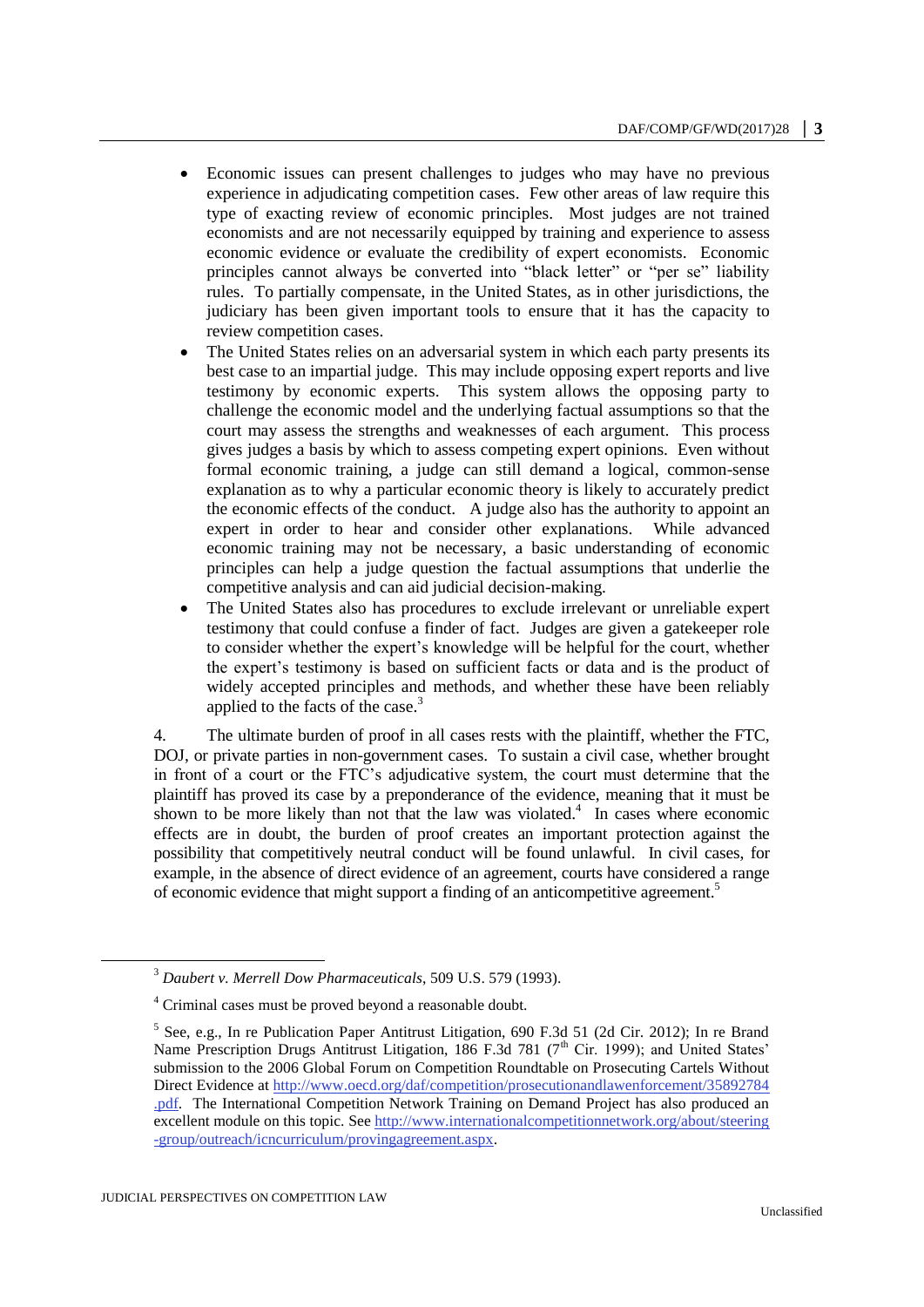#### **4 │** DAF/COMP/GF/WD(2017)28

5. The opportunity for judicial review of the initial legal determination is essential to the effectiveness and efficiency of any adjudicative system. In the United States, there is generally a different standard of review for factual and legal determinations. A federal judge's factual findings will be upheld if they are not clearly erroneous. Such findings will generally be upheld unless they are unsupported by substantial evidence, lack adequate evidentiary support in the record, or are against the clear weight of the evidence. A judge's interpretation of the law, however, is given less deference. An appellate court reviews de novo the lower court's articulation of the legal standard and its application of the legal standard to the facts. If the appellate court finds that the lower court applied the incorrect legal standard, it will reverse and remand the matter, typically with instructions, so that the lower court may apply the correct standard. Notwithstanding some differences in the standards of review applicable to FTC administrative adjudication and DOJ court cases, the two agencies tend to achieve broadly similar results in civil cases.

# **2. Interactions between Courts and Competition Authorities**

6. While it is not unusual for judges and attorneys for the United States antitrust agencies to encounter each other outside of the courtroom through participation in bar association activities,<sup>6</sup> principles of due process generally minimize the interaction between judges and the agencies in relation to particular cases.<sup>7</sup> While the Federal Judicial Center and academic institutions conduct training program for judges, $^8$  the U.S. antitrust agencies rarely participate out of concern that their litigation interests be perceived as a conflict of interest.

7. However, the U.S. agencies have cooperated with judges in conducting numerous educational programs for judges in other jurisdictions as part of their capacity-building efforts. Those programs have been most effective and well-received when the impetus comes from within the judiciary. In many cases judges prefer learning from their judicial peers. While competition authorities, practitioners, and academics may have great expertise, judges often welcome programs led by fellow judges. Capacity building is best carried out in partnership with established national judicial training institutions. Finally, of course, any judicial training must take into account the relevant legislation, jurisprudence, and legal traditions of the jurisdiction.

# **3. Experience and Lessons Regarding the Use of Specialized and Generalized Courts**

8. In the United States, an early and fundamental question regarding the competition laws was whether to entrust their enforcement to the general judiciary or to an expert body. When the Sherman Antitrust Act was passed in 1890, the power to decide liability was given to the general federal judiciary, with the Department of Justice serving as a

<sup>&</sup>lt;sup>6</sup> A Federal judge serves as the judicial liaison to the American Bar Association's Section of Antitrust Law in order to promote dialogue between judges and practitioners.

 $<sup>7</sup>$  The codes of professional responsibility that govern both judges and lawyers generally prohibit</sup> communications about a case except when all parties are present. *See* ABA Model Code of Judicial Conduct, Rule 2.9; ABA Model Rules of Professional Responsibility, Rule 3.5(b).

<sup>8</sup> George Mason University, for example, operates a highly regarded program. See [http://masonlec.org/divisions/mason-judicial-education-program/.](http://masonlec.org/divisions/mason-judicial-education-program/)